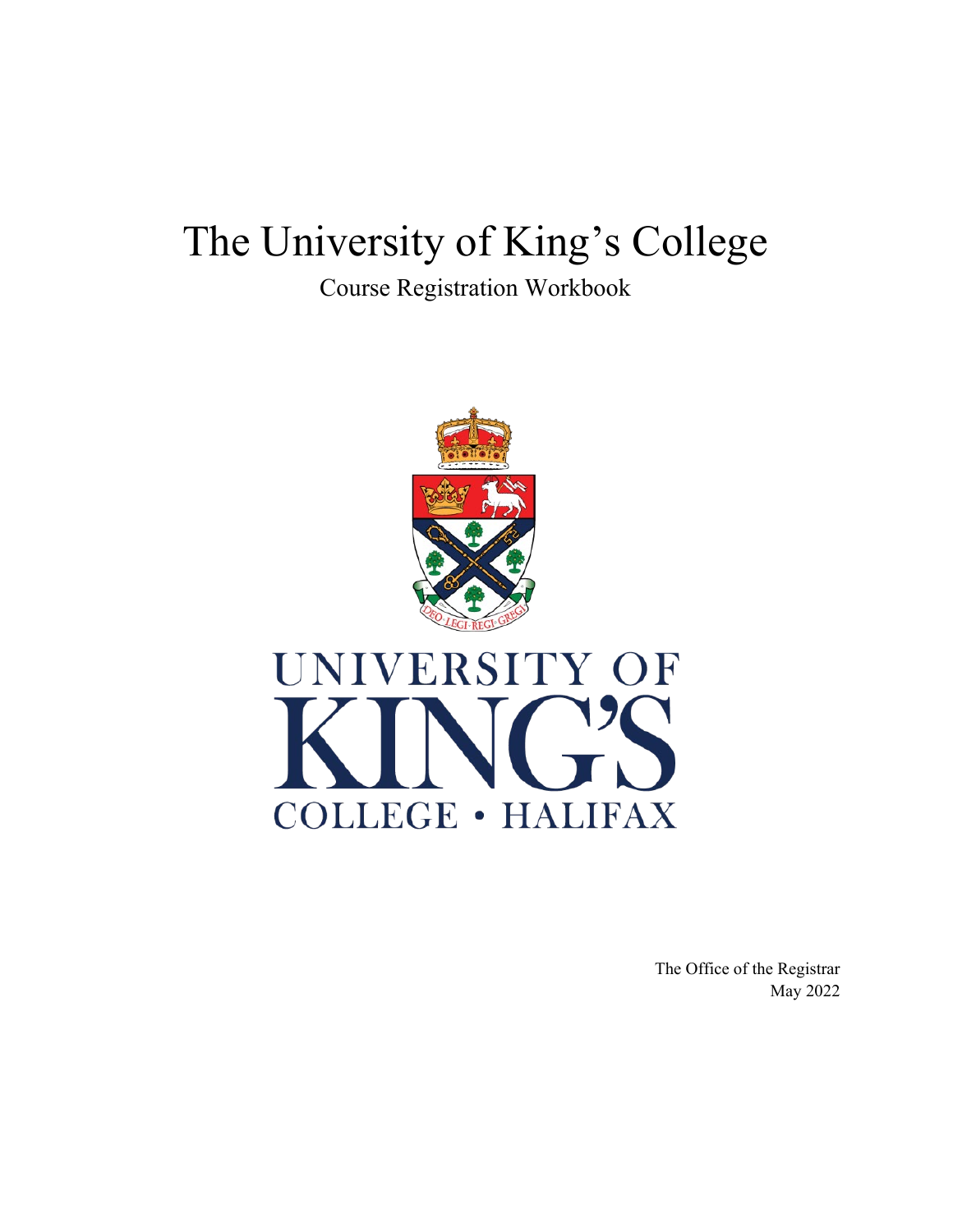# Hello Incoming King's Students!

We are very excited to welcome all of our new students this Fall! Between now and the first day of class, there are a number of steps that you'll need to complete. If you have not already done so, please send in your \$200.00 deposit to secure your spot at King's. This should be done as soon as possible, well in advance of the first day of classes in order to activate your DalOnline account and NetID. For more information on how to pay your deposit, please visit the [Payments Guide.](https://ukings.ca/admissions/finances/payments-guide/) Instructions on how to activate your NetID and password can be found on page 13 of this document.

We want to make sure you are well equipped for course registration day (Saturday, June  $11<sup>th</sup>$  at 12:00 p.m. ADT). This document will cover:

**If you have any questions along the way, please do not hesitate to contact the Registrar's Office for help. We're happy to answer questions over email or to schedule a one-on-one phone advising appointment with you.** 

# **The Registrar's Office (King's)**

1st Floor A&A The University of King's College 6350 Coburg Road Halifax, NS B3H 2A1

Phone: (902) 422-1271 Fax: (902) 425-8183 E-mail: [registrar@ukings.ca](mailto:registrar@ukings.ca)

# **Regular Office Hours:**

Monday : 9AM to 4PM Tuesday : 9 AM to 4PM Wednesday : 9AM to 4PM Thursday : 9 AM to 4PM Friday : 9AM to 4PM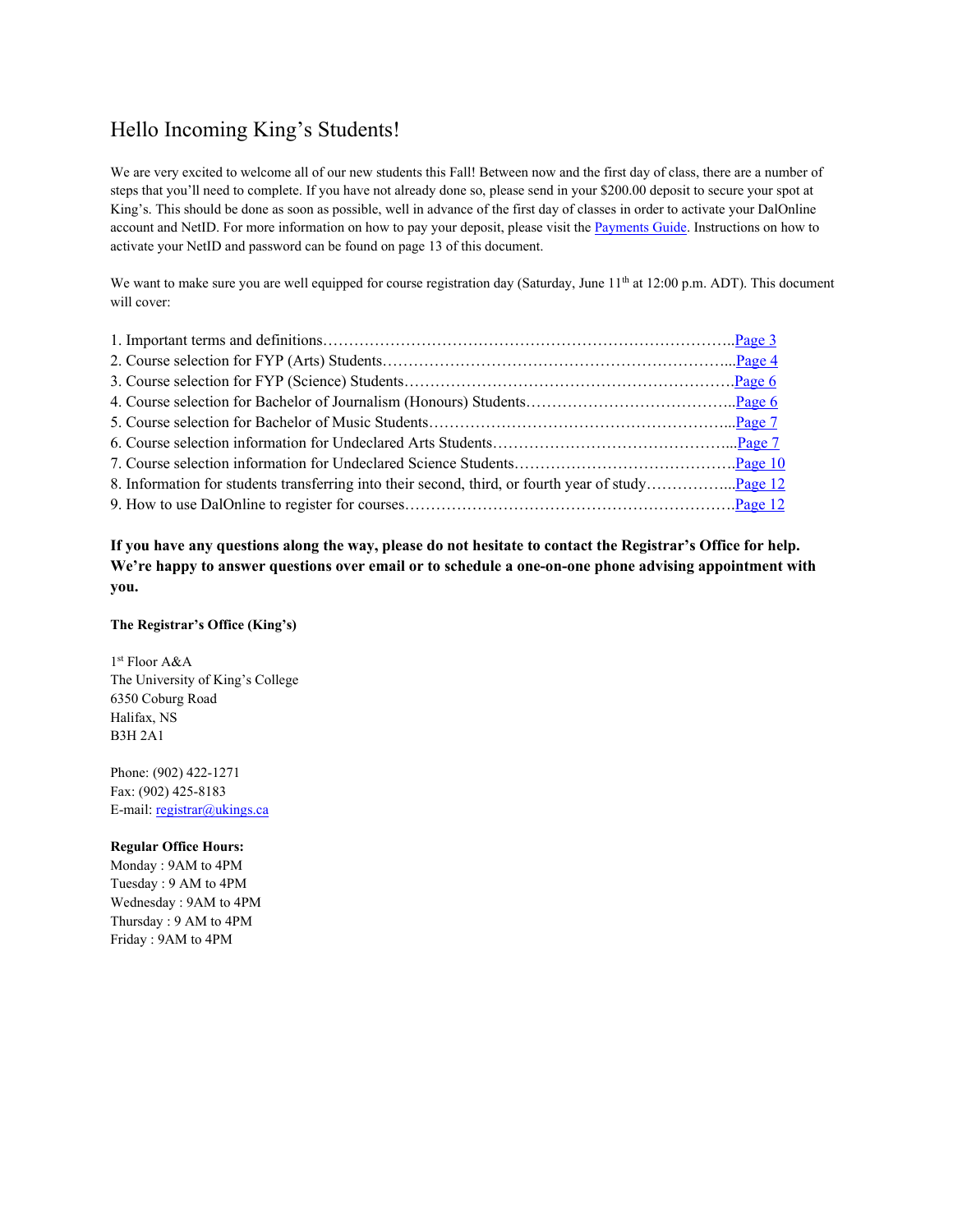#### <span id="page-2-0"></span>**1. IMPORTANT TERMS AND DEFINITIONS**

**Credit hours/Credits:** Credit hours normally represent the number of hours spent in the lecture portion of a course. In a 3 credit hour course (half credit) you normally spend 3 hours in course per week for one term. Some courses are listed as 6 credit hours (whole credit). These 6 credit hour courses happen in one term. When that happens, six hours are spent in course per week.

**CRN:** Every course in the timetable has a CRN attached to it. This stands for Course Registration Number, and is like the ID number for the course. When you register for courses you will use the CRNs. It is important to note that the CRN is not the number found in the course code, but rather the 5 digit number on the left in the Academic Timetable.

**Cross-listed Courses:** Cross-listed courses are courses that can be taken as part of two or more departments. For example, Political Science 1500 Globalizations is cross-listed with Sociology and Social Anthropology 1500 Globalizations as it is the same course but can be taken as part of two different departments. However, a cross-listed course can only count within one department on your record, POLI 1500 could not give you credit in both Political Science and Sociology and Social Anthropology. This is different than an exclusion.

**Degree requirement:** Each degree has general degree requirements and departmental requirements. A general degree requirement is something that applies to degree programs, such as the Bachelor Arts, Science, or Journalism. A departmental requirement is one that would only apply to the department in which you were pursuing your degree. For example, a Bachelor of Arts in History would have general degree requirements for a Bachelor of Arts and departmental requirements for History.

**Elective:** An elective is a course that is not specifically required for your general degree or departmental requirements but you may want to take out of interest in the subject matter. Almost all degrees have space for some electives. Consult the calendar online a[t www.ukings.ca,](http://www.ukings.ca/) or visit the Registrar's Office to figure out how many electives you have in your degree program.

**Exclusion:** An exclusion is when one course is close enough in content to another course that you can only get credit for one of them – even if you take both. For example, ENGL 1030 (Reading and Writing Stories) carries an exclusion with ENGL 1015 (Literature: How it Works) and ENGL 1025 (Literature: Why it Matters). If a course has an exclusion, you will find it in the course description.

**Faculty:** Departments (such as English, History, Theatre, and Early Modern Studies) are grouped into divisions called Faculties. King's students in BA programs belong to the Faculty of Arts and Social Sciences (FASS); BSc students belong to the Faculty of Science (FOS); Journalism students are part of the School of Journalism.

**Full course load:** A full course load is 30 credit hours (5 full credits) in each academic year (Fall/Winter terms). This equates to 15 credit hours each term (5 courses). A full course load is not quite synonymous with being a "full-time" student.

**Full time/part-time student:** In order to be considered a full-time student you must be registered in at least 9 credit hours in a term. In Arts, Science and Journalism, this is 18 credit hours (3 credits) for the year or 9 credit hours (3 half credits) in each semester. Some external organizations (like provincial student assistance programs) have different requirements for full-time status. Please be aware of these requirements. Generally, anything less than 60% of a full course load for the year would make you a part-time student. However, some students are eligible for full-time status based on a 40% course load for reasons of documented academic accommodation. Please consult the Student Accessibility Centre for further details.

**Prerequisite:** A prerequisite is a course you must take in order to take other often higher level-courses. In the prerequisite you will learn the background you will need to pursue further study in the area. For example, you must take first year Psychology before you can take second year Psychology courses. If a course has a prerequisite, you will find it in the course description.

**Transfer credits:** If you have IB or AP credits from high school or have completed any credits at another post-secondary institution, you could be eligible to count these courses as university-level courses by receiving transfer credit for these courses. AP courses with a grade of 4 or 5, or Higher Level IB courses with a grade of 5, 6 or 7 may be eligible for transfer credit.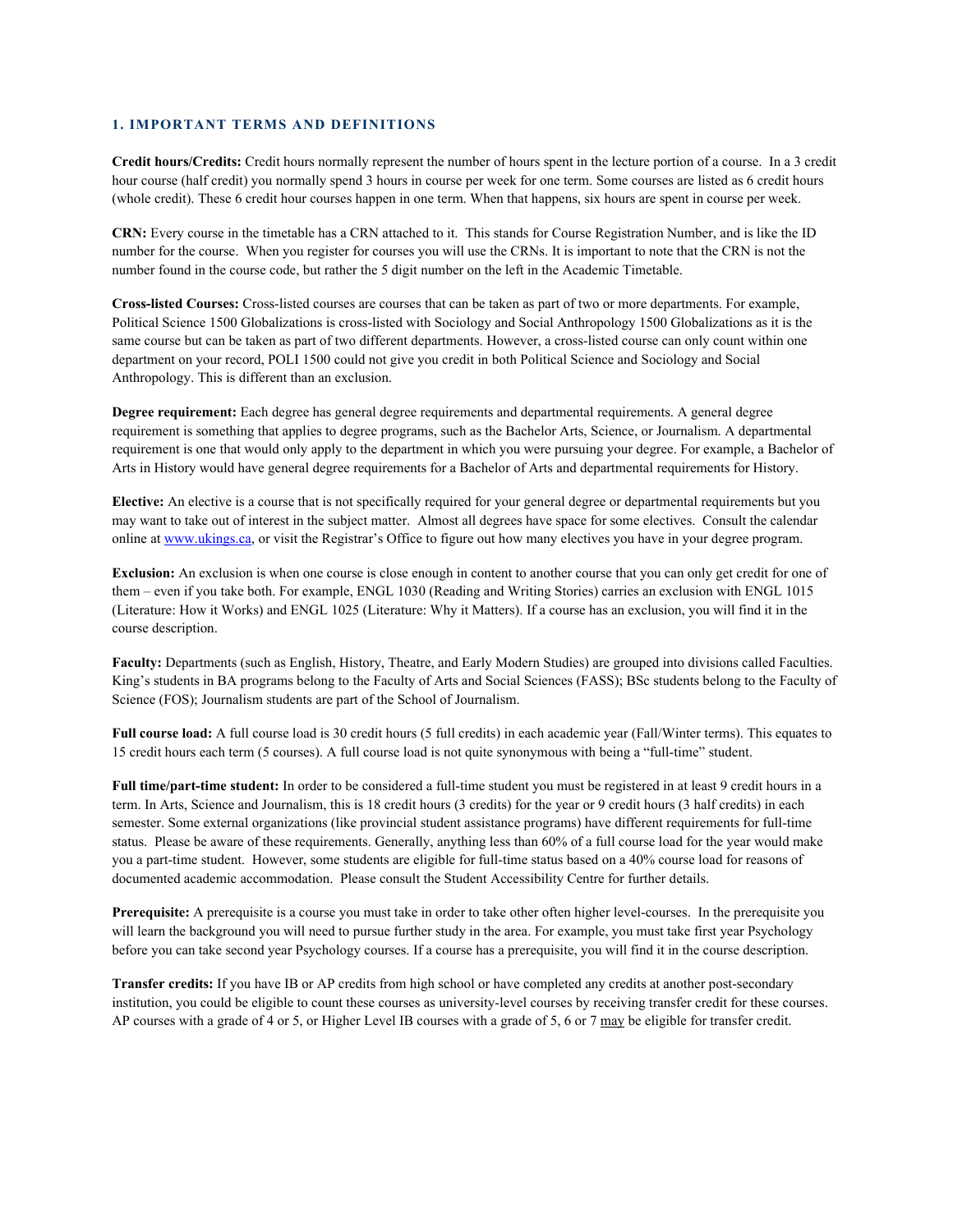#### <span id="page-3-0"></span>**2. COURSE SELECTION FOR FYP (ARTS) STUDENTS**

As a Foundation Year student, a space is reserved for you in the program. That said, you still need to go online and register for your Foundation Year Program lecture and tutorial, as well as an additional course if you choose to enrol in one alongside FYP. Both semesters of the Foundation Year Program count as 24 credit hours (four full credits). The additional course counts as six credit hours (one full credit). Unless you have transfer credits from AP or IB, most student will take 30 credit hours (five full credits) in first year, but this is not required.

Foundation Year Program lectures for Arts students are held on Monday, Wednesday, Thursday and Friday from 9:35 - 11:25 a.m. You must also take a tutorial. A few different time options are available. You can sign up for an 11:35 - 12:25 p.m. tutorial (directly after lecture), a 12:25 - 1:35 p.m. tutorial (one-hour break after lecture), or a 1:25 - 2:35 p.m. tutorial (two-hour break after lecture).

Before choosing your FYP tutorial time, you should figure out what you want to take as your additional course with FYP and when it will be held to ensure your tutorial and course schedule don't overlap.

#### **Choosing Additional Courses**

We strongly recommend you choose an additional course you'll enjoy. That said, if you aren't sure what to take you can consider choosing an additional course that will satisfy a general degree requirement. Students who are completing a Bachelor of Arts degree will be required to complete six credit hours (one full credit, or two single semester courses) in a single language (other than English) and six credit hours (one full credit or two single semester classes) in Life and Physical Sciences.

**Note:** Arts students who are considering applying to transfer into Journalism in second year or who wish to pursue a minor in Journalism studies, should take Foundations of Journalism (JOUR 1002.03 + JOUR 1003.03) as their additional first-year course. This course is also an excellent option for students who wish to develop their writing and storytelling skills using perfect English and imaginative narrative. For more information, clic[k here.](https://ukings.ca/course/foundations-of-journalism/)

Any of the following courses will satisfy the language requirement for a Bachelor of Arts degree.

| Introduction to Arabic             | ARBC 1021.03 + ARBC 1022.03     |
|------------------------------------|---------------------------------|
| Introduction to Chinese (Mandarin) | CHIN 1031.03 + CHIN 1032.03     |
| Introductory Classical Hebrew      | CLAS $1901.03 + CLAS$ $1902.03$ |
| Introductory Latin                 | CLAS $2401.03 + CLAS$ $2402.03$ |
| <b>Introductory Ancient Greek</b>  | CLAS $2505.03 + CLAS$ 2506.03   |
| Any Introductory French course     | See Below                       |
| German for Beginners               | GERM 1003.03 + GERM 1004.03     |
| Italian for Beginners              | ITAL 1000.03 + ITAL 1001.03     |
| Elementary Russian                 | RUSN $1002.03 +$ RUSN $1003.03$ |
| Beginning Spanish                  | $SPAN$ 1021.03 + SPAN 1022.03   |
|                                    |                                 |

**Note:** There are several introductory French courses, from basic French for students with no prior knowledge to courses for students who have studied French all their lives. **A placement test is required for any student wishing to take a French course at any level (including the introductory level)**. Students must register for the level of French indicated by the placement test. The test can be found at [www.dal.ca/frenchtest.](http://www.dal.ca/frenchtest) 

Students who have extensive experience with a language may, with the permission of the department, register for higher level language courses in their first year of study. Higher level language courses may fulfill your language requirement.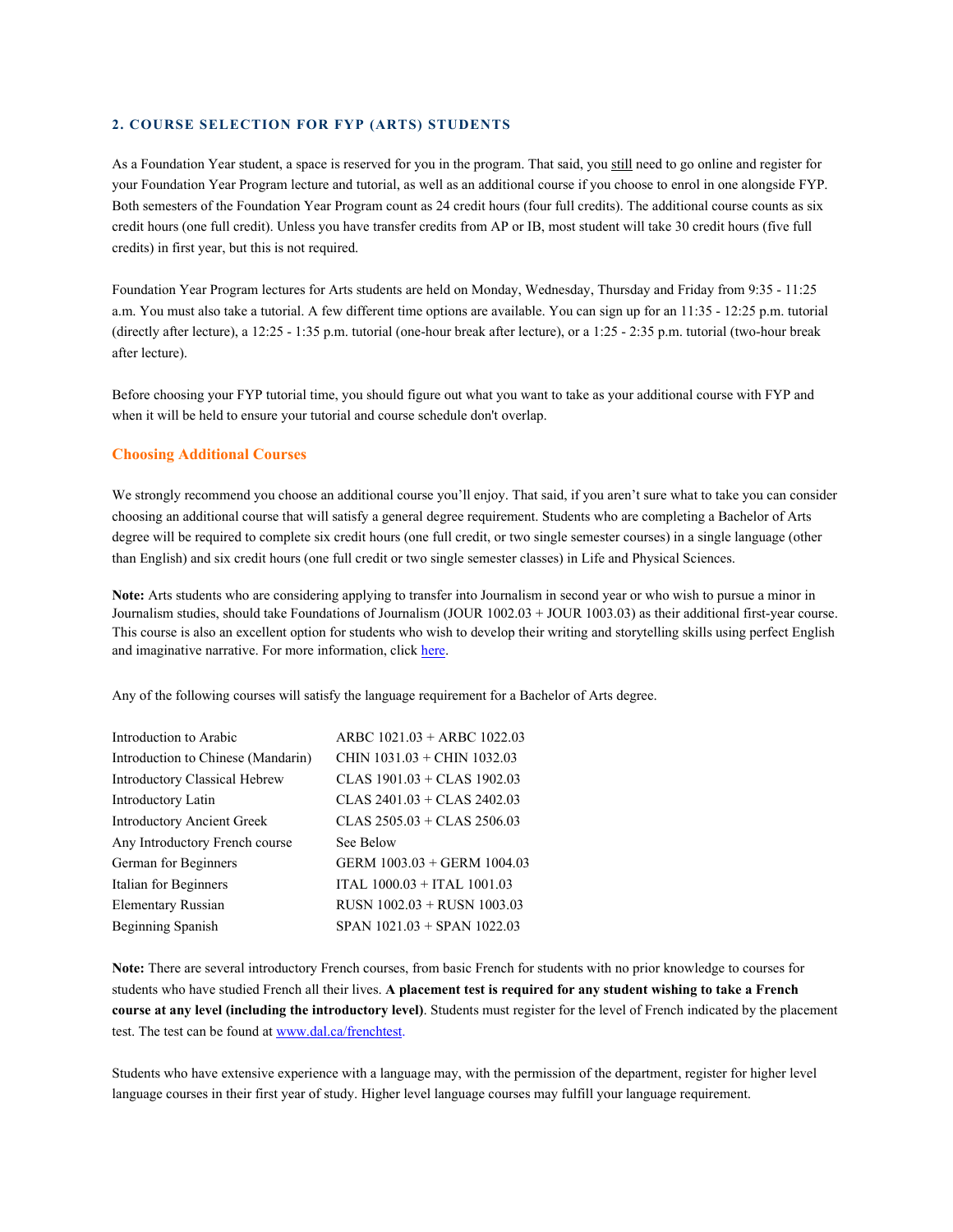If you are interested in going on an exchange to a country where the language of instruction isn't English, you should consider studying the relevant language, starting in your first year.

The courses listed below are a sampling of ones that satisfy the Life and Physical Science requirement, however, any combination of courses in a Life/Physical subject may count.

Courses marked with a  $\bullet$  are science courses developed specifically for arts students and normally do not require extensive math or lab experience.

| Principles of Biology I and II                            | $BIOL$ 1010.03 + BIOL 1011.03   |
|-----------------------------------------------------------|---------------------------------|
| Principles of Microeconomics/Principles of Macroeconomics | $ECON$ 1101.03 + $ECON$ 1102.03 |
| Concepts in Chemistry I & II                              | CHEM 1011.03 + CHEM 1012.03     |
| <b>Foundations of Environmental Science</b>               | <b>ENVS 1100.03</b>             |
| Environmental Challenges                                  | <b>ENVS 1200.03</b>             |
| Geology I & II                                            | ERTH $1080.03 + ERTH$ $1091.03$ |
| Introduction to Physical Geography                        | ERTH 1030.03 or GEOG 1030.03    |
| Natural Disasters <b>F</b>                                | ERTH 1060.03 or GEOG 1060.03    |
| Intro to the History of Science and Technology            | HSTC $1201.03 + HSTC$ $1202.03$ |
| Physics In & Around You                                   | PHYC 1310.03 + PHYC 1320.03     |
| Life in the Universet                                     | PHYC 1400.03                    |
| Understanding the Weather                                 | PHYC 1600.03                    |
| Introduction to Psychology and Neuroscience I & II (lab)  | $PSYO$ 1011.03 + PSYO 1012.03   |

A popular option that meets the science requirement are HSTC 1201.03 + HSTC 1202.03, the introductory classes in History of Science and Technology at King's. These introductory courses follow a timeline similar to the Foundation Year Program. Students will have the opportunity to delve deeper into scientific texts that are explored in FYP and will develop a better knowledge of the ever-changing world of science and technology. With lectures offered on Mondays and Wednesdays from 2:35 – 3:25p.m., HSTC 1201.03 + HSTC 1202.03 fit perfectly into your first year course schedule. For more information on HSTC 1201.03 + HSTC 1202.03, clic[k here.](https://ukings.ca/course/introduction-to-the-history-of-science-i-from-the-ancients-to-the-birth-of-the-modern/)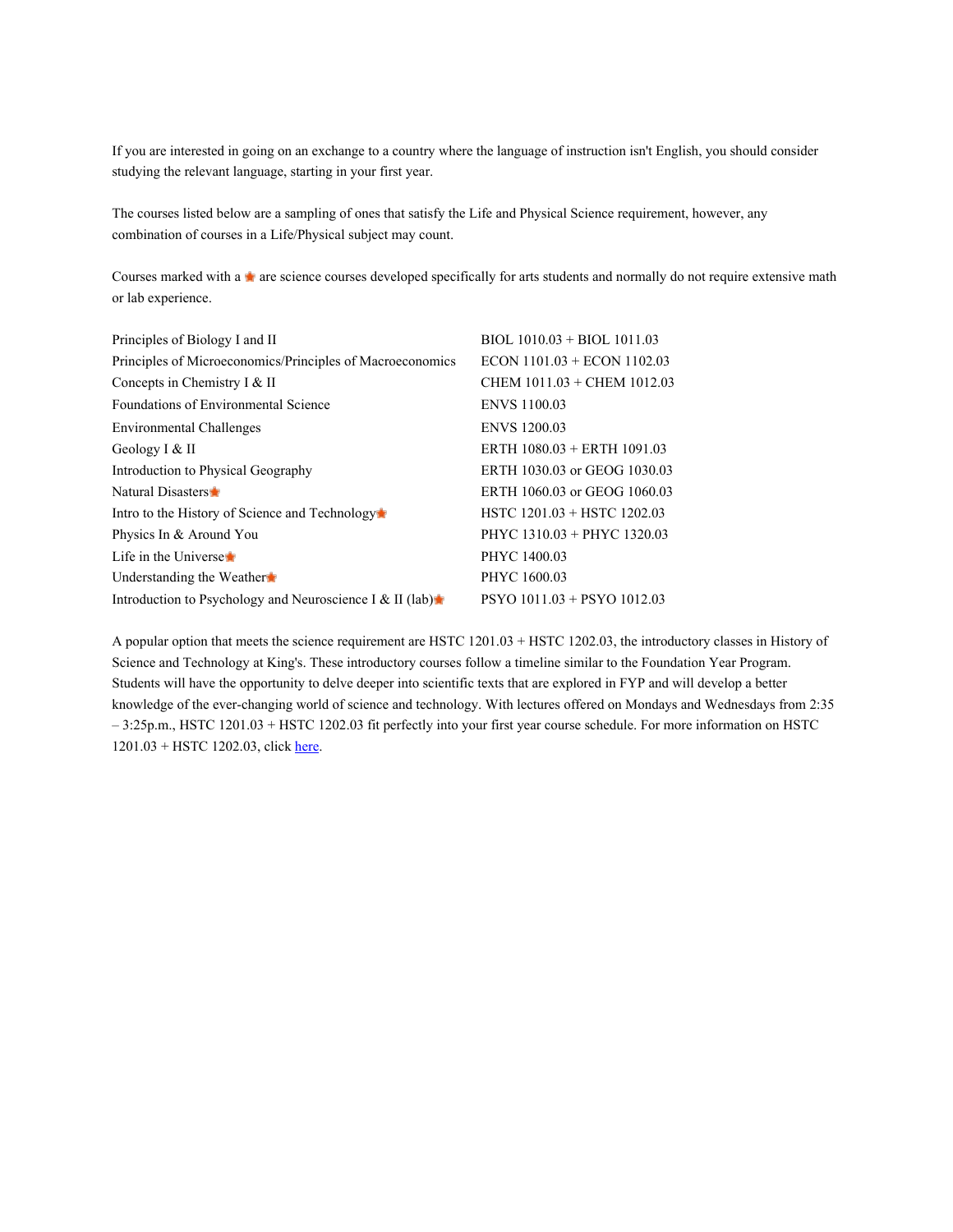#### <span id="page-5-0"></span>**3. COURSE SELECTION FOR FYP (SCIENCE) STUDENTS**

As a Foundation Year student, a space is reserved for you in the program. That said, you still need to go online and register for your Foundation Year Program lecture and tutorial, as well as two additional courses. The Foundation Year Program counts as 18 credit hours (three full credits). The four individual additional courses, two each semester, will collectively count as twelve credit hours (two full credits). Unless you have transfer credits from AP or IB, most student will take 30 credit hours (five full credits) in first year.

Foundation Year Program lectures for science students are held on Monday, Wednesday and Friday from 9:35 - 11:25 a.m. You must also take a tutorial. A few different time options are available to you. You can sign up for an 11:35 a.m. - 12:25 p.m. tutorial (directly after lecture), a 12:35 - 1:25 p.m. tutorial (one-hour break after lecture), or a 1:35 - 2:25 p.m. tutorial (two-hour break after lecture).

Before choosing your FYP tutorial time, choose your additional courses and ensure your tutorial and course schedules do not overlap.

#### **Choosing Additional Courses**

We recommend you choose additional courses you'll enjoy. That said, if graduating with a science degree in a four-year timeline is important to you we strongly recommend you consider taking six credit hours (one full credit or two single semester courses) in a science subject of your choosing and six credit hours (one full credit or two single semester courses) in math. If you know which science subject you would like to pursue for your degree it is strongly recommended that you take the course(s) that are pre-requisites for the upper year classes in that subject. You should consult the **Dalhousie Academic Calendar** (academic calendar.dal.ca) for the departmental requirements specific to the subject you would like to pursue in the Faculty of Science. If you do not know which subject you would like to pursue, that is okay, but do be aware that due to the structured nature of some Science programmes additional time may be required to fulfill all requirements.

Please contact the **Registrar's Office** or the **Bissett Student Success Centre** for help choosing a math or science course for your degree.

**Note:** Science students who are considering applying to transfer to Journalism in second year, or wish to pursue a Minor in Journalism Studies, should take Foundations of Journalism (JOUR 1002.03 + JOUR 1003.03) as one of their first-year additional courses. For more information, clic[k here.](https://ukings.ca/course/foundations-of-journalism/)

# <span id="page-5-1"></span>**4. COURSE SELECTION FOR BACHELOR OF JOURNALISM (HONOURS) STUDENTS**

As a Bachelor of Journalism Honours student, there is a space reserved for you in both the Foundation Year Program and the JOUR 1002.03 and JOUR 1003.03 courses. That said, you still need to go online and register for these courses. Foundation Year Program counts as 24 credit hours (four full credits). JOUR 1002.03 and JOUR 1003.03 count as six credit hours (one full credit). All Bachelor of Journalism Honours students will complete 30 credit hours (five full credits) in first year.

Foundation Year Program lectures are held on Monday, Wednesday, Thursday and Friday from 9:35 - 11:25 a.m. You must also take a tutorial. A few different time options are available. You can sign up for an 11:35 - 12:25 p.m. tutorial (directly after lecture), a 12:25 - 1:35 p.m. tutorial (one-hour break after lecture), or a 1:25 - 2:35 p.m. tutorial (two-hour break after lecture).

As a Bachelor of Journalism (Honours) student, you must take Foundations of Journalism (JOUR 1002.03 + JOUR 1003.03) as your additional course in first year. For more information on JOUR 1002.03 + JOUR 1003.03, click [here.](https://ukings.ca/course/foundations-of-journalism/)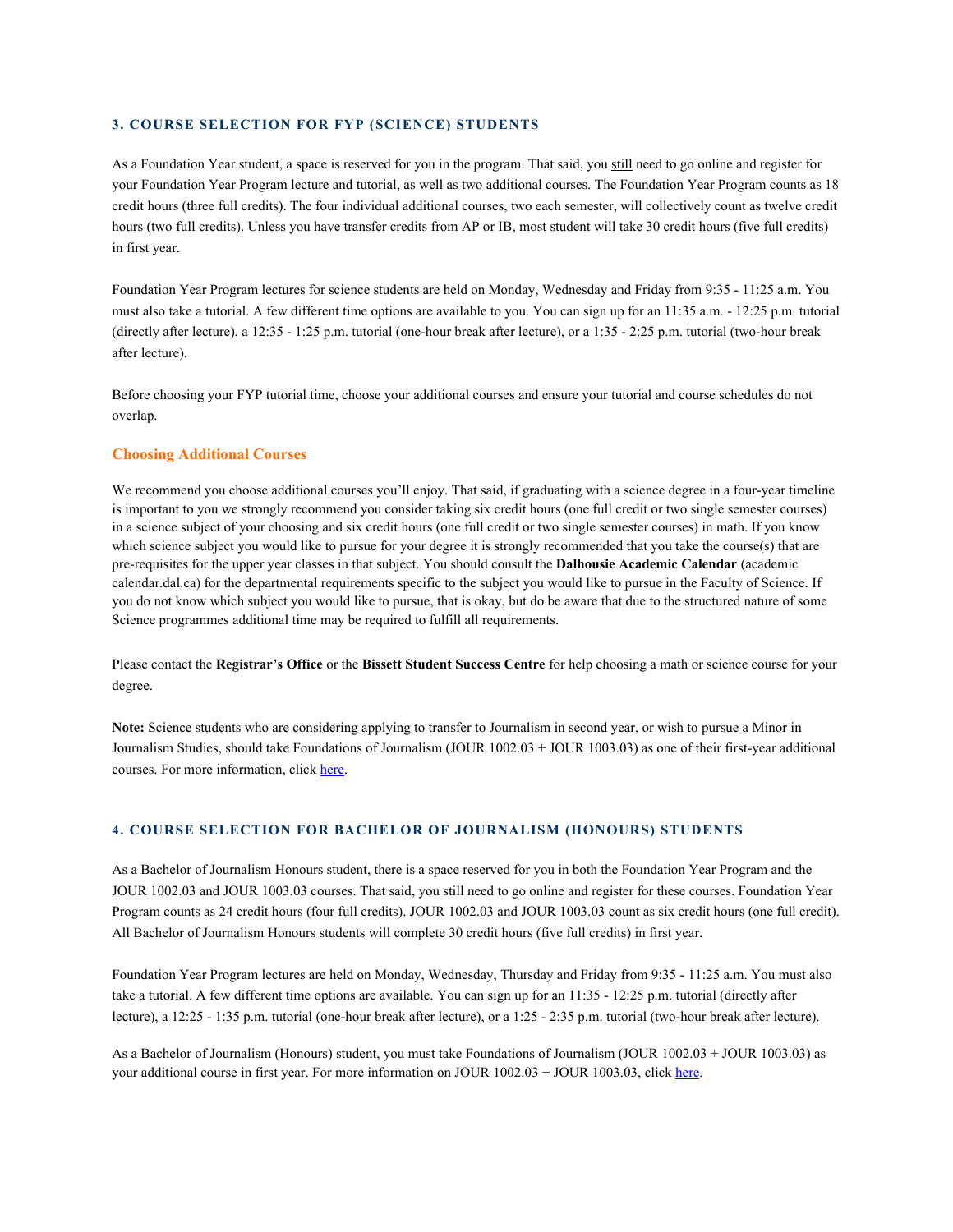# <span id="page-6-0"></span>**5. COURSE SELECTION FOR BACHELOR OF MUSIC STUDENTS**

#### **A) FYP Music students**

As a student registered in Foundation Year Music, there is a space reserved for you in the Foundation Year Program. That said, you still need to go online and register for your Foundation Year Program lecture and tutorial, as well as a music course. The Foundation Year Program counts as 24 credit hours (four full credits). The music course counts as six credit hours (one full credit or two one semester courses).

Foundation Year Program lectures are held on Monday, Wednesday, Thursday and Friday from 9:35 - 11:25 a.m. You must also take a tutorial. A few different time options are available. You can sign up for an 11:35 - 12:25 p.m. tutorial (directly after lecture), a 12:25 - 1:35 p.m. tutorial (one-hour break after lecture), or a 1:25 - 2:35 p.m. tutorial (two-hour break after lecture).

Music students should consult with the Music department to ensure that they are registering for a Music course that is pertinent to their degree path and aspirations in the program. [\(dal.ca/academics/programs/undergraduate/music.html\)](https://www.dal.ca/academics/programs/undergraduate/music.html).

#### **B) Music students who are not taking FYP**

Students enrolled in the general Bachelor of Music Program (without FYP) will complete the following courses in first year:

| Applied Study (of an instrument) | MUSC $1801.03 + MUSC$ 1802.03 (please consult the music department)                  |
|----------------------------------|--------------------------------------------------------------------------------------|
| Music Theory I                   | MUSC 1201.03 + MUSC 1222.03                                                          |
| Aural Skills I                   | MUSC 1272.015 + MUSC 1273.015                                                        |
| Keyboard Skills I                | MUSC 1273.015 + MUSC 1274.015                                                        |
| Writing about Performance        | PERF 1000.03                                                                         |
| Writing About Music              | PERF 1001.03                                                                         |
| Arts or Sci. Elective            | Elective $1XXX.03 + 1XXX.03$ (Arts or Science courses that are worth 3 credit hours) |
| Ensemble I                       | MUSC 2751.015 + MUSC 2752.015                                                        |

Please contact Dalhousie's Department of Music if you require more information on your course requirements [\(https://www.dal.ca/faculty/arts/school-of-performing-arts/programs/music-programs.html\)](https://www.dal.ca/faculty/arts/school-of-performing-arts/programs/music-programs.html).

# <span id="page-6-1"></span>**6. COURSE SELECTION FOR UNDECLARED ARTS STUDENTS**

There are general degree requirements (Subject Groupings) that are part of every BA degree. Many students prefer to complete these requirements in their first year of study but this is not required. It is **strongly recommended** that you include an approved writing course in your first year. Enhanced writing skills will help you succeed in your other courses. The writing requirement is also a prerequisite for many upper-year courses. If completing both a science credit and a language credit simultaneously seems challenging, you should consider delaying one or both until 2nd year or later, substituting an elective(s) in first year.

Course credit hours are shown as the last two digits of each course number (i.e. ENGL1030**.06**). There are some courses worth six credit hours that are completed in only one term, but these are less common. To complete a requirement in each of the subject groupings you will need to take six credit hours in each. To satisfy your writing class, for example, you could take a combination of ENGL 1015.03 + ENGL 1025.03.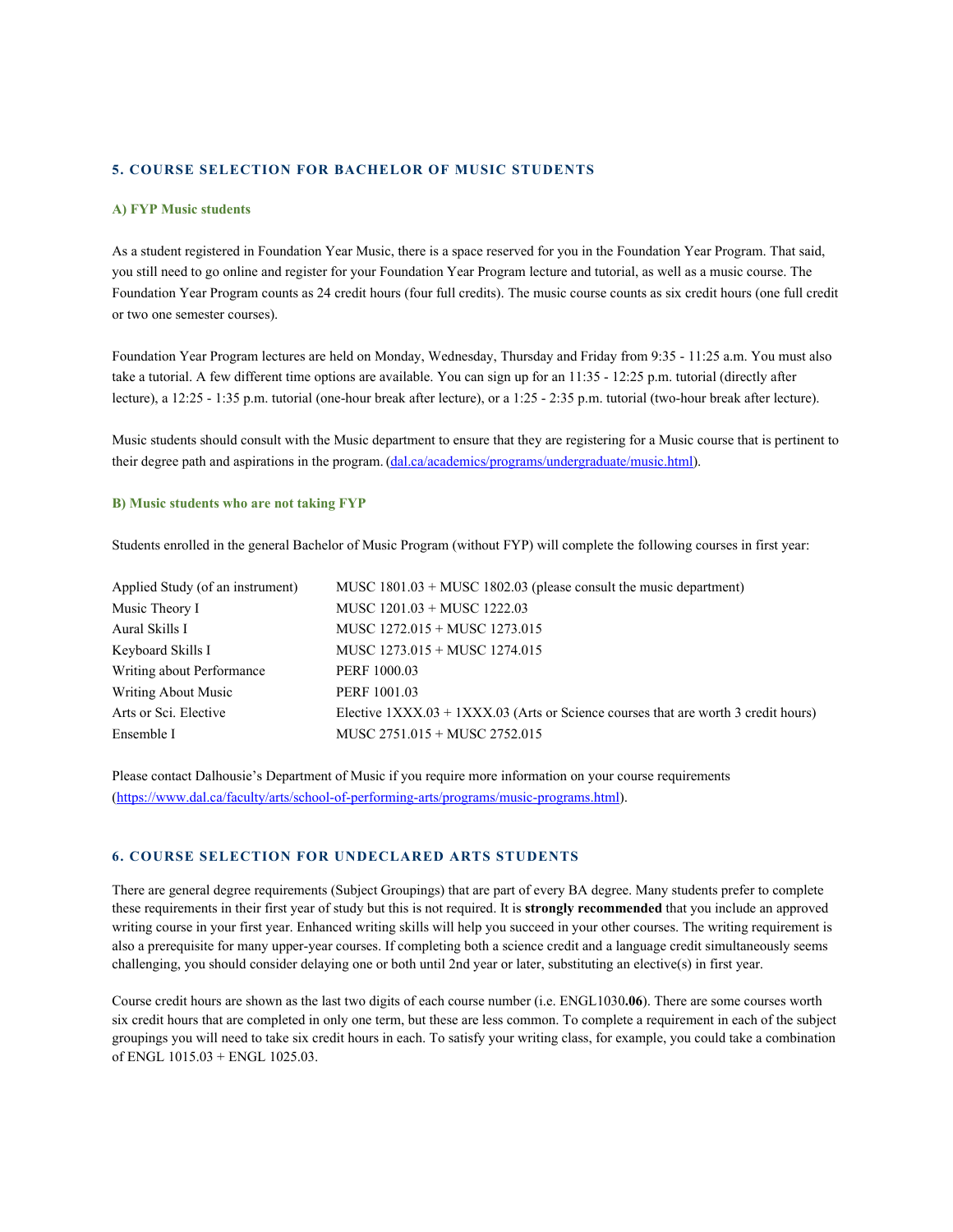# **Step 1: Writing Class**

Start by selecting a writing course and record it in the course selection box on page 9 as, Writing Class. This list has courses that cover the writing class requirement but not all courses are offered every year.

- Classics: CLAS 1103.03 and CLAS 1104.03 or CLAS 1011.03 and CLAS 1012.03
- English: ENGL1030.06 or any **two** of ENGL 1005.03, ENGL 1015.03, ENGL 1025.03, ENGL 1040.03, ENGL 1050.03, ENGL 1060.03, or ENGL 1100.03
- German: GERM1026.03 and 1027.03
- History: HIST1022.03 and 1023.03 or HIST1510.06 or any **two** of HIST1503.03, HIST1504.03, HIST1006.03
- Journalism: JOUR1002.03 + JOUR1003.03 (For more information, click [here.](https://ukings.ca/course/foundations-of-journalism/)
- Oceanography: OCEA1001.03 and 1002.03
- Philosophy: PHIL 1810.03 and 1820.03

**Step 2: Subject Groupings**

- Political Science: POLI1001.03+ POLI1002.03
- Religious Studies: RELS 1201.03 and 1202.03
- Russian Studies: RUSN 1020.03 and 1070.03
- Sustainability: SUST1000.06
- Performance Studies: PERF 1000.03 and one of PERF 1001.03 or PERF 1002.03\*\*

\*\* Students not taking Foundation Year Program who are planning to graduate from the Theatre Department must take PERF 1000.03 and PERF 1002.03 as their writing class.

| 1. Social Science Grouping                  | 2. Language & Humanities Grouping       | 3. Life & Physical Science Grouping      |
|---------------------------------------------|-----------------------------------------|------------------------------------------|
| Canadian Studies, Contemporary Studies,     | Arabic, Canadian Studies, Chinese       | Biochemistry and Molecular Biology,      |
| Early Modern Studies, European Studies,     | (Mandarin), Cinema and Media Studies,   | Biology, Chemistry, Computer Science,    |
| Economics, Gender and Women's Studies,      | Classics, Comparative Religion,         | Earth Sciences, Economics, Engineering,  |
| History, History of Science and             | Contemporary Studies, Creative Writing, | Environmental Science, Hist. of Sci. and |
| Technology, International Development       | Early Modern Studies, English,          | Tech. $1201.03 + 1202.03$ or $2211.03 +$ |
| Studies, Law Justice and Society, Political | European Studies, French, Gender and    | 2212.03, Human Physiology (BA only),     |
| Science, Psychology, Sociology & Social     | Women's Studies, German, Greek,         | Informatics, Marine Biology,             |
| Anthropology, or King's Foundation Year     | History, History of Science and         | Mathematics, Microbiology and            |
| Program.                                    | Technology, Italian Studies, Latin,     | Immunology, Neuroscience,                |
|                                             | Music, Performance Studies, Philosophy, | Oceanography, Physics, Psychology,       |
|                                             | Religious Studies, Russian, Spanish,    | Science, Statistics, Sustainability (BA  |
|                                             | Theatre, or King's Foundation Year      | only).                                   |
|                                             | Program.                                |                                          |
|                                             |                                         |                                          |

Your writing course can also satisfy one of the subject groupings below. Find the subject you selected as your writing course in<br>her 1.2 an2. Girals it and gazeral it on the appropriate line of the source selection her on box 1, 2 or 3. Circle it and record it on the appropriate line of the course selection box on page 9.

\*For more information on HSTC 1201 + HSTC 1202, click here.

# **Step 3: Subject Groups (continued)**

Between now and graduation, you must select two single term courses (three credit hours each) or one six credit hour single term course to fulfill each subject grouping. If you plan to take those courses this year, consult the timetable for ones that fit your schedule and enter the information in the table below. You may have noticed that some courses appear in more than one box. For example, Psychology can be considered either a Social Science or a Life and Physical Science. If you use Psychology as your Life and Physical Science you will need to select a different subject from the Social Science subject grouping.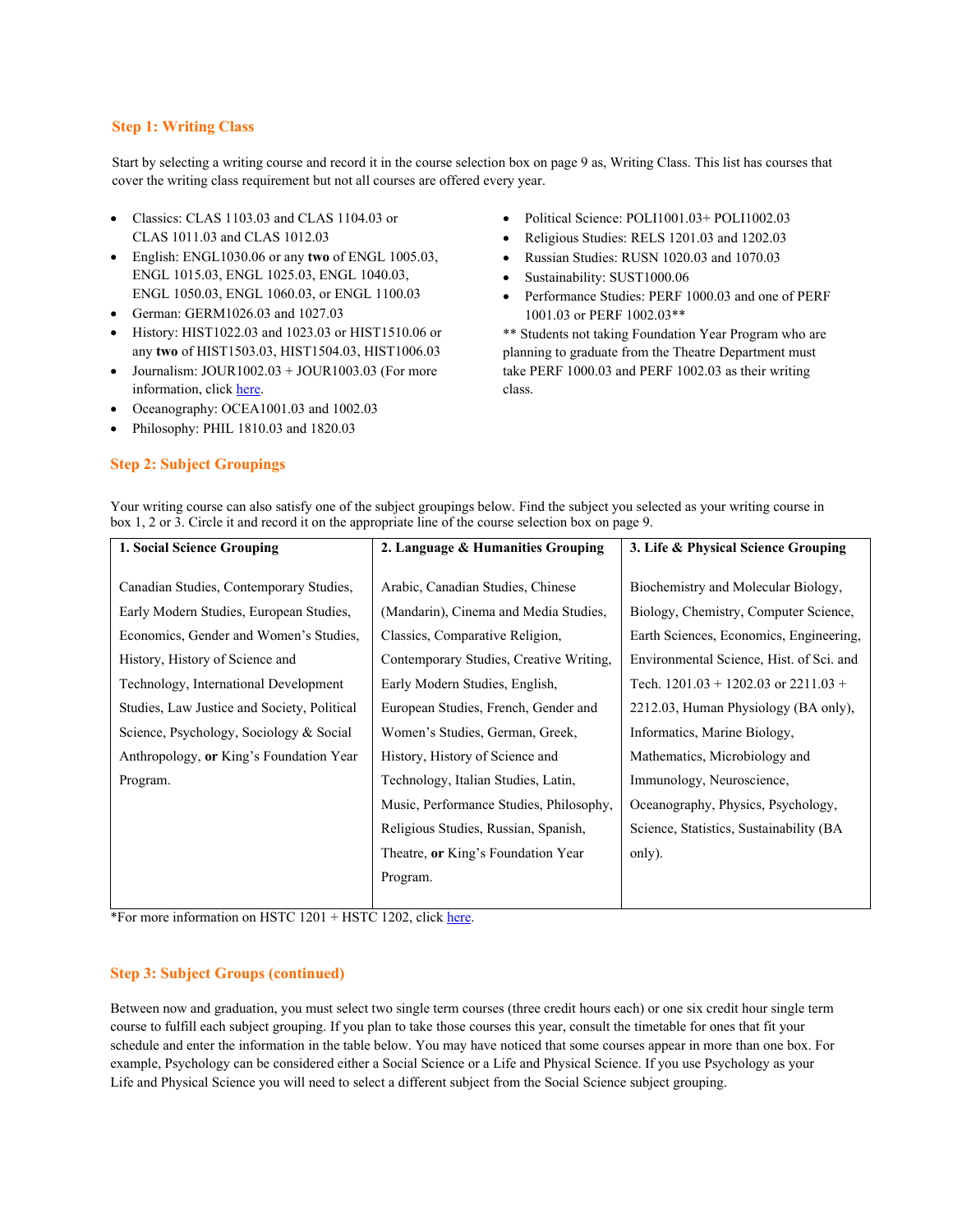### **Step 4: Language Class**

Select a language course and record it in the course selection box below as 'Language Class'. If you choose a major in Economics, Law, Justice and Society, Philosophy, Political Science, Psychology, or Sociology/Social Anthropology you may substitute a language course for six credit hours in Mathematics or Statistics if you prefer, provided the class is not MATH 1001.03, MATH 1002.03, MATH 1003.03, MATH 1110.03, MATH 1120.03, MATH 1115.03 or MATH 1315.03.

| Introduction to Chinese (Mandarin) | CHIN 1031.03 + CHIN 1032.03     |
|------------------------------------|---------------------------------|
| Introductory Classical Hebrew      | CLAS 1901.03 + CLAS 1902.03     |
| Introductory Latin                 | CLAS $2401.03 + CLAS$ $2402.03$ |
| <b>Introductory Ancient Greek</b>  | CLAS $2505.03 + CLAS$ $2506.03$ |
| Any Introductory French course     | See Below                       |
| German for Beginners               | GERM 1003.03 + GERM 1004.03     |
| Italian for Beginners              | ITAL 1000.03 + ITAL 1001.03     |
| <b>Introductory Sanskrit</b>       | RELS $1600.03 + RELS 2600.03$   |
| Elementary Russian                 | RUSN $1002.03 +$ RUSN $1003.03$ |
| Beginning Spanish                  | $SPAN$ 1021.03 + SPAN 1022.03   |
|                                    |                                 |

**Note:** There are several introductory French courses, from basic French for students with no prior knowledge to courses for students who have studied French all their lives. **A placement test is required for any student wishing to take a French course at any level (including the introductory level)**. Students must register for the level of French indicated by the placement test. The test can be found a[t www.dal.ca/frenchtest.](http://www.dal.ca/frenchtest) 

#### **Step 5: Course Selection Box (Overview)**

To be considered a full-time student you must take at least nine credit hours in each the Fall term and Winter term (three half-year courses). Please note the conditions of some scholarships and student loans may require the maximum 15 credit hours each term (five half-year courses). Remember, you need to complete all subject groupings by graduation, not necessarily in first year, so consider your strengths when registering for your first-year courses. You may also take summer courses to fulfill these requirements. You may want to put off taking a language or science until later. Your 5th course is an elective. You can select a course from any Faculty of Arts or Faculty of Science discipline, or take a course offered by an 'outside' faculty such as, Management, Health Promotion and Anatomy, among others. The maximum number of permissible courses you can take outside the College of Arts and Science is 18 credit hours (or six half-year courses) during your degree.

#### **Course Selection Box:**

| 15 credit hours in both Fall & Winter = maximum first year load         | Fall | Winter |
|-------------------------------------------------------------------------|------|--------|
| 9 credit hours in both Fall and Winter $=$ minimum for full-time        |      |        |
|                                                                         |      |        |
| Writing Class (record it here and in the box below to which it applies) |      |        |
| Box 1. Social Science (Must be completed by graduation)                 |      |        |
| Box 2. Humanities (Must be completed by graduation)                     |      |        |
| Box 3. Life and Physical Science (Must be completed by graduation)      |      |        |
| Spoken Language Class or equivalent (Must be completed in a single      |      |        |
| subject by graduation)                                                  |      |        |
| Elective (A class of your choice)                                       |      |        |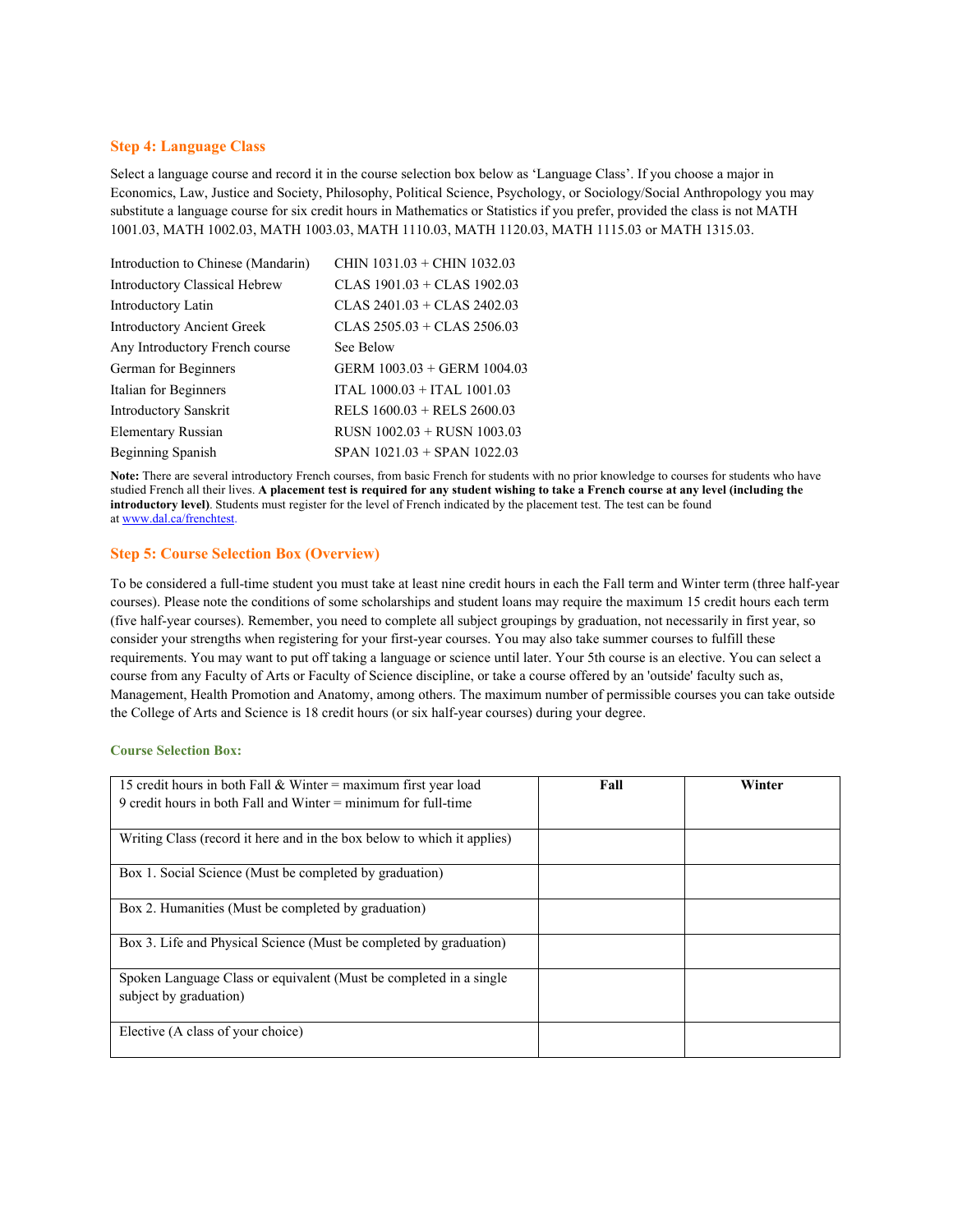# <span id="page-9-0"></span>**7. COURSE SELECTION FOR UNDECLARED SCIENCE STUDENTS**

In first year, BSc students generally take 30 credit hours (five credits) over the Fall and Winter terms. That said, you may choose to register in fewer courses depending on your anticipated academic workload and other commitments. Students are encouraged to take 12 credit hours of science courses through a combination of 3 credit hour or 6 credit hour courses. There are also general program requirements that are part of your degree. Many students complete these requirements in their first year of study but this is not required. It *is strongly recommended* that you include an approved writing course (six credit hours) in first year. Enhanced writing skills will help you succeed in your other courses. The writing requirement is also a prerequisite for many upper-year courses.

# **Subject Specialties within the Faculty of Science**

- Actuarial Science (ACSC)
- Biochemistry & Molecular Biology (BIOC)
- Biology (BIOL)
- Chemistry (CHEM)
- Earth Science/Geology (ERTH)
- Economics (ECON)
- Environmental Science (ENVS)
- Environmental, Sustainability and Society (SUST)
- Marine Biology (MARI)
- Mathematics (MATH)
- Microbiology & Immunology (MICI)
- Neuroscience (NESC)
- Ocean Sciences (OCEA)
- Physics & Atmospheric Science (PHYC)
- Psychology (PSYO)
- Statistics (STAT)

*Students interested in the Dalhousie Integrated Science Program (DISP) should contact the program director, whose contact information can be found at*  [https://www.dal.ca/faculty/science/integrated-science](https://www.dal.ca/faculty/science/integrated-science-program/contact-us.html)[program/contact-us.html](https://www.dal.ca/faculty/science/integrated-science-program/contact-us.html)

You should consult the **Dalhousie Academic Calendar** for the departmental requirements specific to the subject you would like to pursue in the Faculty of Science.

# **Writing Requirement**

Two writing courses are offered by the Faculty of Science: OCEA1001.03 **WITH** OCEA1002.03 and SCIE1111.03. BSc students may take one of these two courses or select from the options listed below.

NOTE: SCIE1111.03 is the only writing course that can be completed in one half-credit (three credit hours). To complete a requirement other than SCIE1111.03, you will need to take six credit hours in a single subject over two semesters.

This list has courses that cover the writing class requirement but not all courses are offered every year.

# **Writing Credit Options**

- Classics: CLAS 1103.03 and CLAS 1104.03 or CLAS1011.03 and CLAS 1012.03
- English: ENGL1030.06 or any **two** of ENGL 1005.03, ENGL 1015.03, ENGL 1025.03, ENGL 1040.03, ENGL 1050.03, ENGL 1060.03, or ENGL 1100.03
- German: GERM1026.03 and 1027.03
- History: HIST1022.03 and 1023.03 or HIST1510.06 or any **two** of HIST1503.03, HIST1504.03, HIST1006.03
- Journalism: JOUR1002.03 and JOUR1003.03 (For more information, clic[k here.](https://ukings.ca/course/foundations-of-journalism/)
- Oceanography: OCEA1001.03 and 1002.03
- Philosophy: PHIL1810.03 and PHIL 1820.03
- Political Science: POLI1001.03 and POLI1002.03
- Religious Studies: RELS 1201.03 and 1202.03
- Russian Studies: RUSN 1020.03 and 1070.03
- Science: SCIE 1111.03 (satisfies writing requirement for BSc students only)
- Sustainability: SUST1000.06
- Performance Studies: PERF 1000.03 and one of PERF 1001.03 or PERF 1002.03

\* For more information on JOUR1002.03 and JOUR1003.03, clic[k here.](https://ukings.ca/course/foundations-of-journalism/)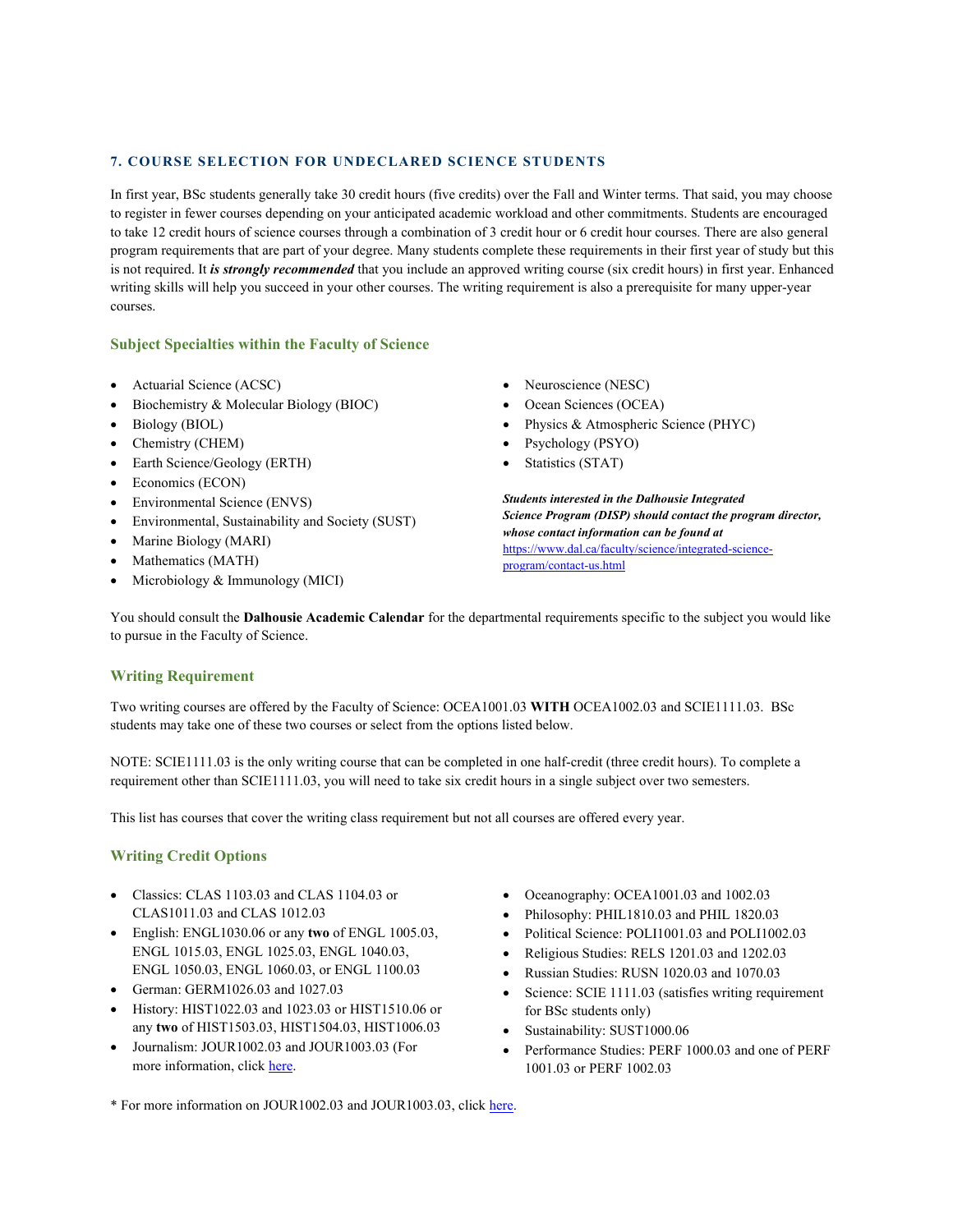# **Other Basic Requirements**

Before graduation, you will also need to complete six credit hours (one credit) in Social Sciences and six credit hours (one credit) of Language/Humanities. Your writing course can also satisfy one of the subject groupings below.

| <b>Social Science Subject Grouping:</b>                  | Language/Humanities Subject Grouping:                     |  |
|----------------------------------------------------------|-----------------------------------------------------------|--|
|                                                          |                                                           |  |
| Canadian Studies, Contemporary Studies, Early Modern     | Arabic, Canadian Studies, Chinese, Cinema and Media       |  |
| Studies, European Studies, Economics, Gender and Women's | Studies, Classics, Comparative Religion, Contemporary     |  |
| Studies, History, History of Science and Technology,     | Studies, Creative Writing, Early Modern Studies, English, |  |
| International Development Studies, Kings Foundation Year | European Studies, French, Gender and Women's Studies,     |  |
| Program, Law Justice and Society, Political Science,     | German, Greek, History, History of Science and            |  |
| Psychology, Sociology & Social Anthropology,             | Technology*, Italian Studies, Kings Foundations Year      |  |
| Sustainability (BSc only).                               | Program, Latin, Music, Performance Studies, Philosophy,   |  |
|                                                          | Religious Studies, Russian, Spanish, Theatre.             |  |
|                                                          |                                                           |  |

\* For more information on History of Science and Technology, click [here.](https://ukings.ca/area-of-study/history-of-science-and-technology/)

# **Course Selection Box:**

To be a full-time student you need to take at least nine credit hours (three half-year courses) in each of the Fall and Winter Terms, although the conditions of any scholarship or student loan you have may require the maximum of 15 credit hours each term (five half-year courses). Remember, you need to complete all subject groupings by graduation, not necessarily in first year, so consider your strengths when registering for your first year courses. You may also take summer courses to fulfill these requirements.

| 15 credit hours in both Fall & Winter = maximum first year load<br>9 credit hours in both Fall and Winter = minimum for full-time | Fall | Winter |
|-----------------------------------------------------------------------------------------------------------------------------------|------|--------|
| Science Courses                                                                                                                   |      |        |
| <b>Science Courses</b>                                                                                                            |      |        |
| Math/Stat Course                                                                                                                  |      |        |
| Writing Course(s)                                                                                                                 |      |        |
| <b>Other Courses</b>                                                                                                              |      |        |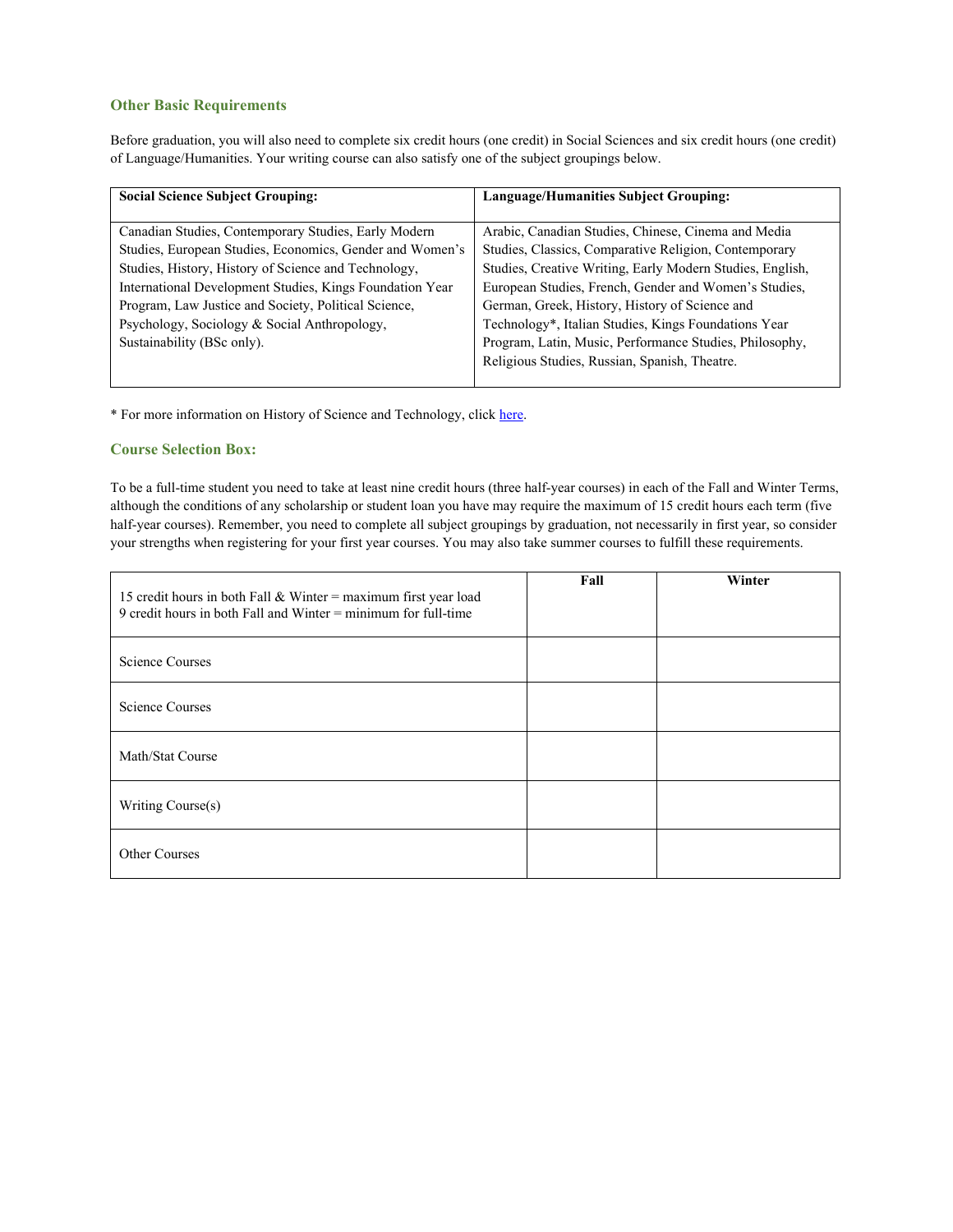# <span id="page-11-0"></span>**8. INFORMATION FOR STUDENTS TRANSFERRING INTO THEIR SECOND, THIRD, OR FOURTH YEAR OF STUDY**

Students transferring to King's from another university should contact the Registrar's Office. On admission, transfer credit assessment should be complete prior to course selection. For questions related to this process, e-mai[l admissions@ukings.ca.](mailto:admissions@ukings.ca) Once you have been notified that your transfer credits have been formally assessed for eligibility, you may contac[t Academic and](https://ukings.ca/campus-community/student-services/academic-services/academic-advising/)  [Enrolment Services f](https://ukings.ca/campus-community/student-services/academic-services/academic-advising/)or academic advice on what courses to take to fulfill the requirements for your degree.

#### <span id="page-11-1"></span>**9. HOW TO USE DAL ONLINE TO REGISTER FOR COURSES**

Once you have paid your \$200.00 deposit, you will be able to register for courses. You will need to access the Academic Timetable in order to proceed with registration. Go to dalonline.dal.ca, enter your log-in information, then click "Web for Students." Once there, you can click "Academic Timetable" in the sidebar on the left-hand side of the page. Below is a section of the academic calendar, with explanations. You can also read more about how to read the Academic Timetable here.